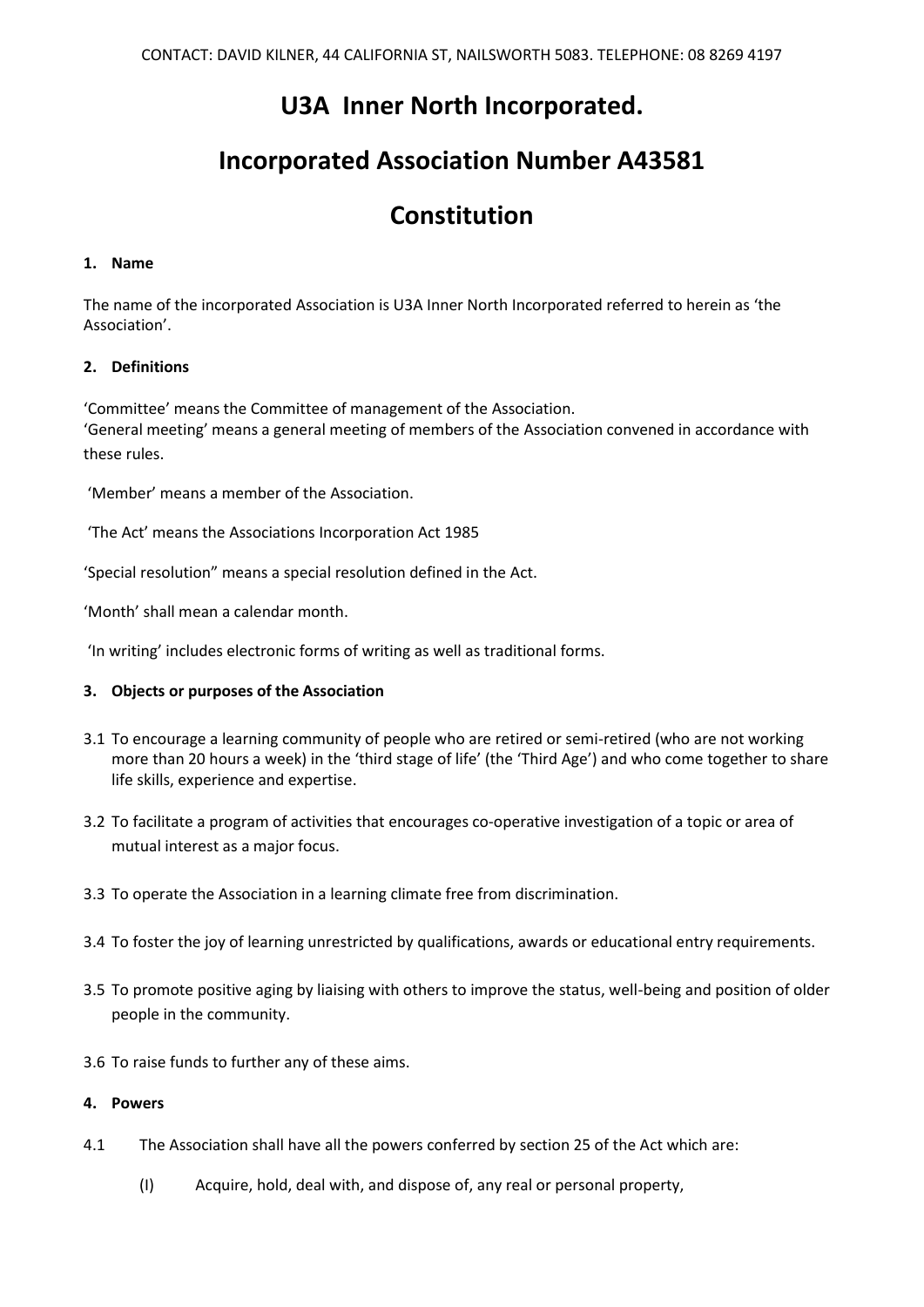- (ii) Administer any property on trust,
- (iii) Open and operate Approved Deposit Institution accounts,
- (iv) Invest its moneys in any security in which trust moneys may, by Act of Parliament, be invested, or in any other manner authorised by this Constitution,
- (v) Borrow money upon such terms and conditions as the Association sees fit,
- (vi) Give such security for the discharge of liabilities incurred by the Association as the Association sees fit,
- (vii) Appoint agents to transact any business of the Association on its behalf,
- (viii) Enter into any other contract it considers necessary or desirable.
- 4.2 The Association may establish and support Committees and sub-groups, for the purpose of achieving its objectives, on such terms and conditions as the Committee determines.
- 4.3 Do anything incidental to the attainment of all or any of its objectives.

## **5. Membership**

## 5.1 **Types**

## (a) **Ordinary members**

Persons, who agree to accept the objects of the Association, have applied in writing for membership and have met the requirements for membership including being retired or semi-retired (not working more than 20 hours a week). Persons deemed to be registered members as at the date of the adoption of this Constitution continue to be registered members until membership ceases.

## (b) **Affiliate members**

Persons who are fully paid up members of another U3A Association and who attend activities of U3A Inner North Inc. Affiliate members have no formal voting powers.

## (c) **Other Members**

The Association may establish such other classes of membership as it thinks appropriate and may determine the rights of members in each of those classes and the circumstances in which each such membership expires or ceases.

## 5.2 **Subscriptions**

- (a) A membership fee may be determined from time to time by the Committee.
- (b) Membership fees are payable at a time that the Committee determines.
- (c) Any member whose subscription is outstanding for more than three months after the due date for payment shall cease to be a member of the Association, provided always that the Committee may reinstate membership on such terms as it thinks fit.

#### 5.3 **Resignations**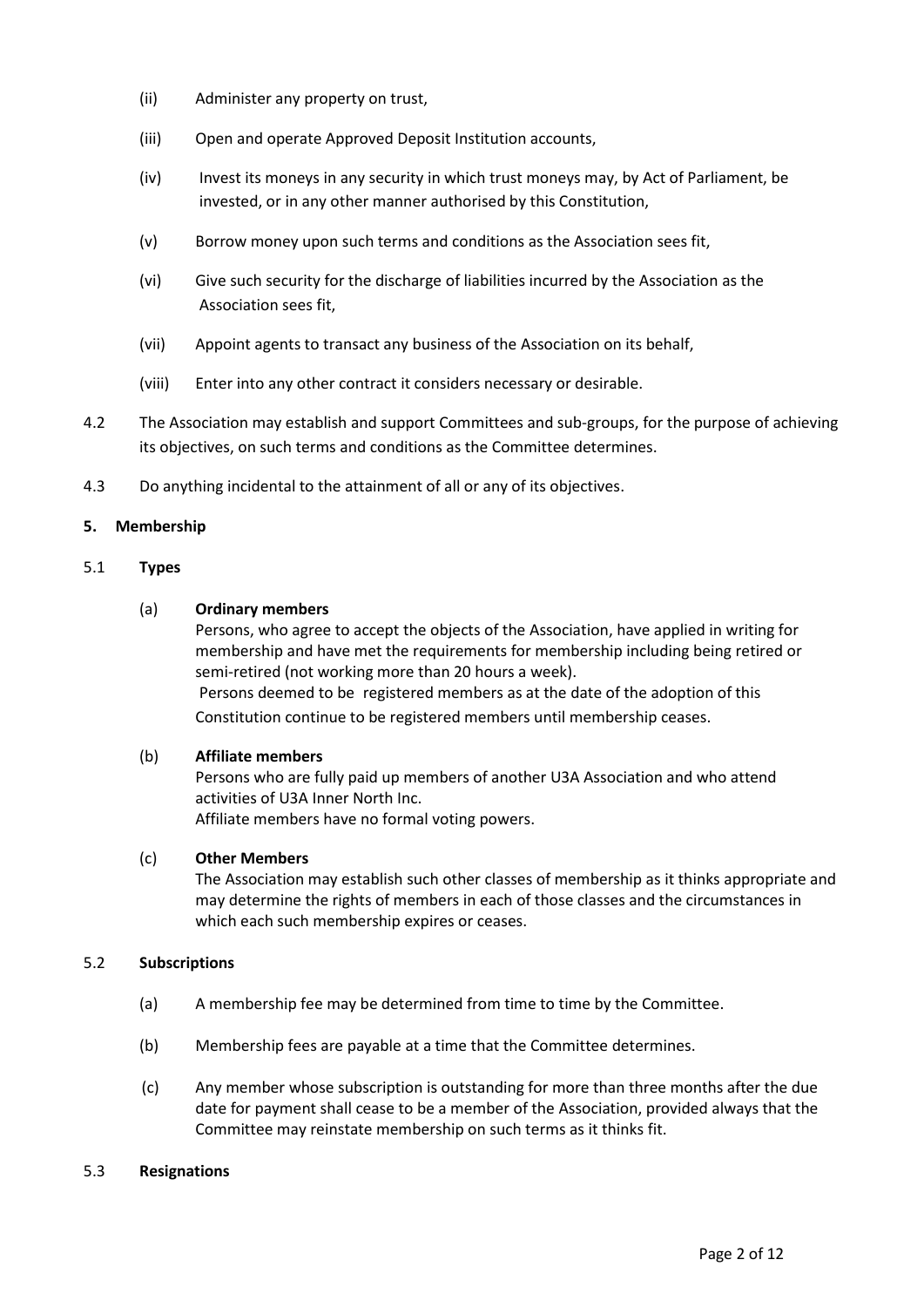A member may resign from membership of the Association by giving written notice to the Secretary of the Association. Any resigning member shall be liable for any outstanding subscriptions which may be recovered as a debt due to the Association.

# 5.4 **Expulsion of a member**

- (a) Subject to giving a member an opportunity to be heard or to make a written submission, the Committee may resolve to expel a member upon a charge of misconduct detrimental to the interests of the Association.
- (b) Particulars of the charge shall be communicated to the member at least one month before the meeting of the Committee at which the matter will be determined.
- (c) The determination of the Committee shall be communicated to the member, and in the event of an adverse determination the member shall, (subject to 5.4d below), cease to be a member 14 days after the Committee has communicated its determination to the member.
- (d) It shall be open to a member to appeal the expulsion to the Association at a general meeting. The intention to appeal shall be communicated to the Secretary of the Association within 14 days after the determination of the Committee has been communicated to the member.
- (e) In the event of an appeal under 5.4d above, the appellant's membership of the Association shall not be terminated unless the determination of the Committee to expel the member is upheld by the members of the Association in general meeting after the appellant has been heard by the members of the Association, and in such event membership will be terminated at the date of the general meeting at which the determination of the Committee is upheld.

## 5.5 **Register of members**

- (a) A register of members must be kept and contain:
	- (i) The name and address of each member
	- (ii) The date on which each member was admitted to the Association, and
	- (iii) If applicable, the date of and reason(s) for termination of membership.
- (b) Each member should notify the Secretary in writing of any change of address or other contact details.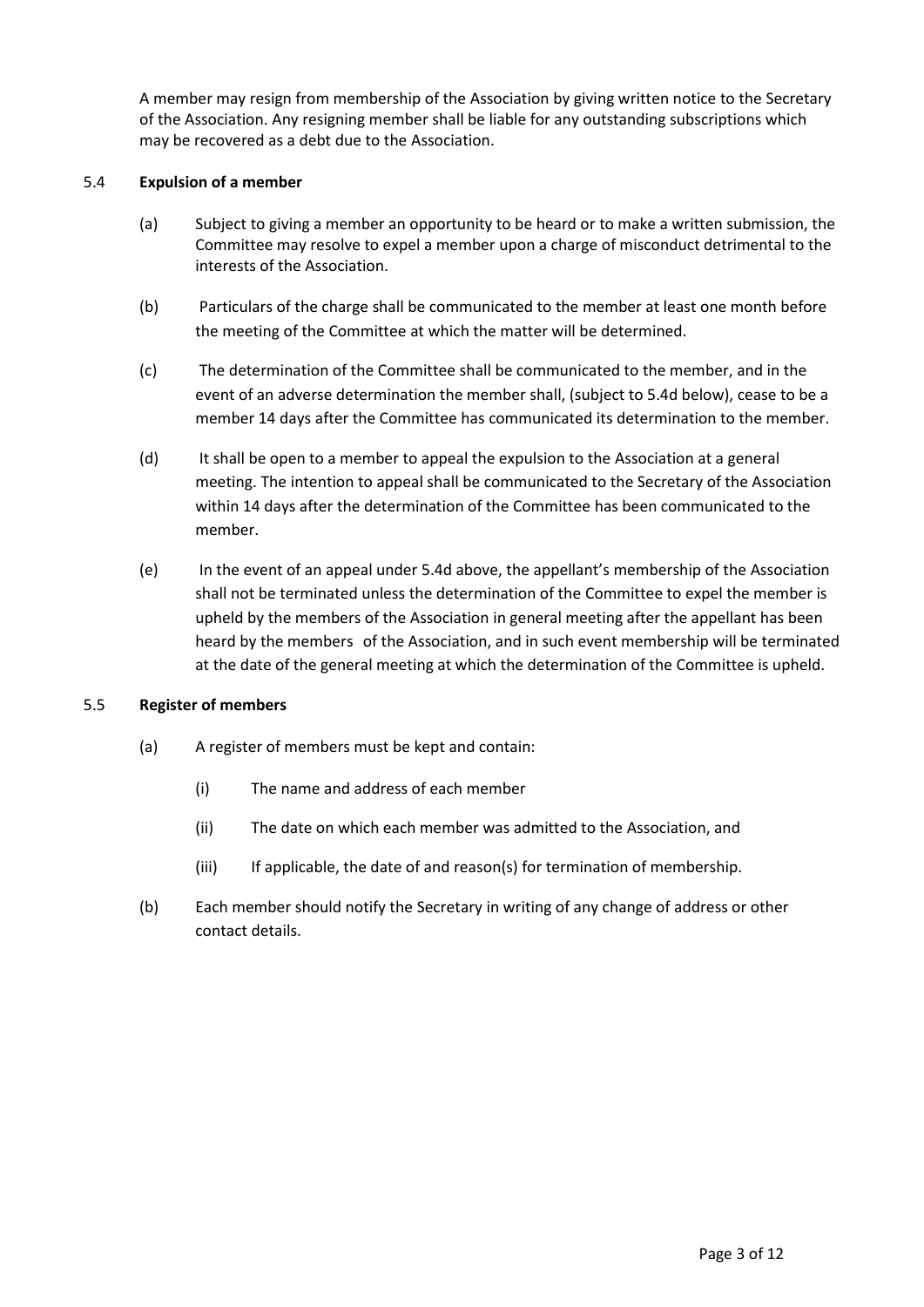# **6. The Committee**

# 6.1. **Powers and duties**

- (a) The affairs of the Association shall be managed and controlled by a Committee which, in addition to any powers and authorities conferred by these rules, may exercise all such powers and do all such things as are within the objects of the Association, and are not by the Act or by these rules required to be done by the Association in general meeting.
- (b) The Committee has the management and control of the funds and other property of the Association.
- (c) The Committee shall have authority to interpret the meaning of these rules and any other matter relating to the affairs of the Association on which these rules are silent.
- (d) An Executive Committee comprising the President, Vice President, Secretary and Treasurer may deal with any urgent business of the Association arising between the meetings of the Committee. Decisions of the Executive Committee shall be subject to ratification at the next meeting of the Committee.
- (e) The Committee shall appoint a public officer as required by the Act. The public officer may be a member other than an office bearer or Committee member.

# 6.2 **Appointment**

- (a) The Committee shall be comprised of a President, Vice President, Secretary, Treasurer, Program Coordinator and five Committee members (unless a larger number is approved at a General Meeting of the Association). Two positions may be held concurrently by the same person.
- (b) A Committee member shall be a natural person who is a member of the Association.
- (c) The first Committee of the Association shall be appointed from the promoters of the Association, or be comprised of such persons as hold office prior to incorporation. The first Committee shall hold office until the first Annual General Meeting (AGM) after incorporation. At this time, all Committee positions shall be subject to re-election at each AGM.
- (d) The positions of President, Vice President, Secretary, Treasurer, Program Coordinator and the other members of the Committee shall be declared vacant at the AGM when nominations for these positions for the following year shall be called. An election will be held in the event of more than one member being nominated for a position (in the case of the President, Secretary, Treasurer or Program Coordinator) or more than the required number being nominated in the case of the remaining Committee members. A member may selfnominate.
- (e) A retiring Committee member shall be eligible to stand for re-election.
- (f) The Committee may appoint a person to fill a casual vacancy and such a Committee member shall hold office until the next AGM of the Association; shall be a voting member of the Committee until the next AGM and shall be eligible for election to the Committee.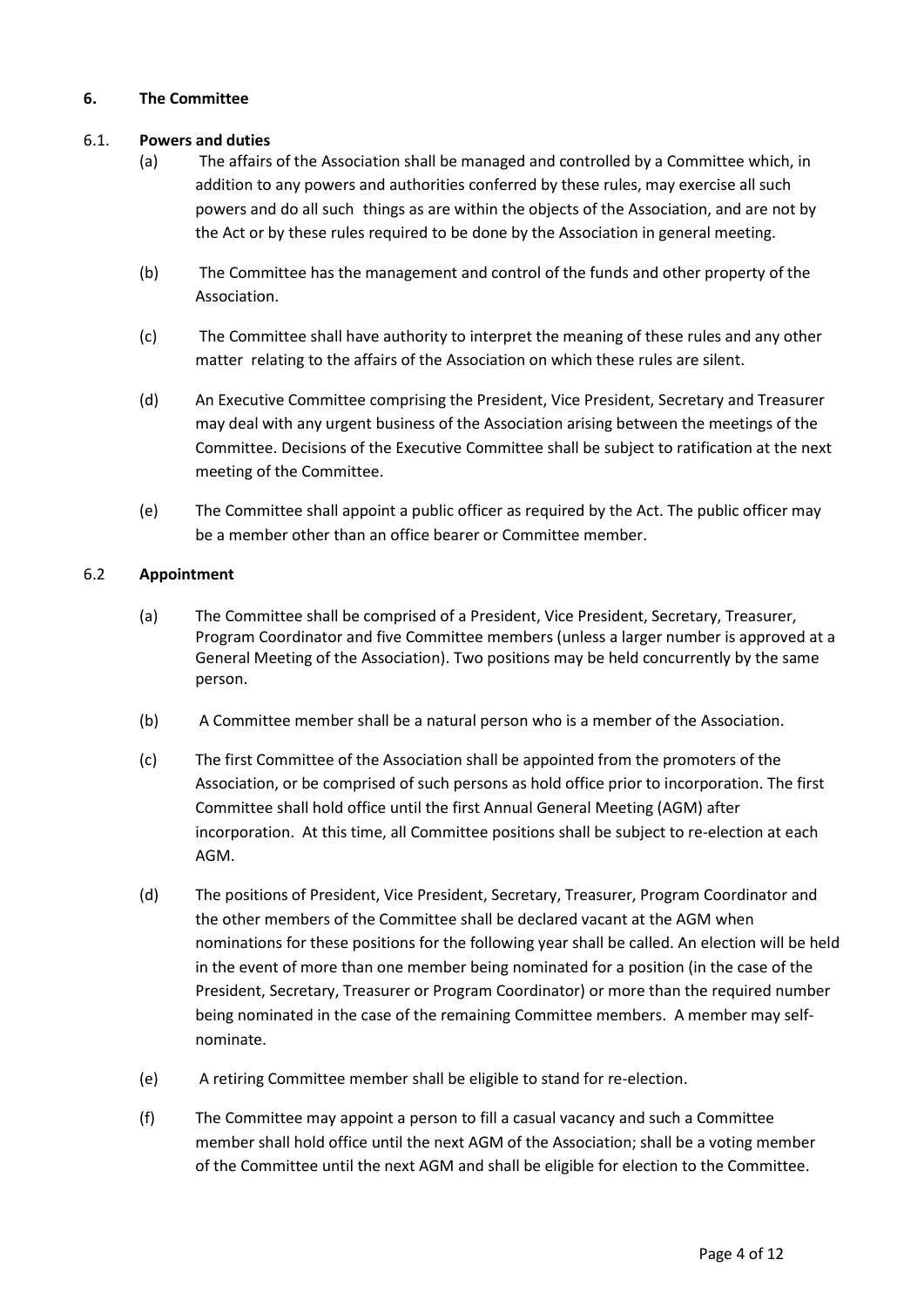(g) The Committee may co-opt additional members with expertise and such Committee members shall hold office until the next AGM or for such lesser time as may be determined by the Committee. Such Committee members may vote at Committee meetings at the discretion of the Committee.

# 6.3 **Proceedings of Committee**

- (a) The Committee may meet at such dates or times that it may decide or at the direction of the President, and at least three times a year.
- (b) The President shall determine the order of business at Committee meetings.
- (c) The President shall act as an official spokesperson on behalf of the Association unless an alternative spokesperson has been approved by the Committee or general meeting or in the event that the President is unavailable or unwilling or unable to act, in which case the remaining Committee members will determine the spokesperson.
- (b) Questions arising at any meeting of the Committee shall, if not decided otherwise, be decided by a simple majority of votes.
- (c) A quorum of a Committee meeting is a simple majority of its members.
- (d) In the absence of the President, or if the President is unwilling or otherwise unable to act, the Committee shall choose one of their number as chairperson.
- (e) The chairperson, including an acting chairperson, has a casting vote only. The chairperson of a meeting shall encourage full balanced participation by all members.
- (f) A member of the Committee having a direct or indirect pecuniary interest in a contract or proposed contract with the Association must disclose the nature and extent of that interest to the Committee as required by the Act and shall not vote in respect of that contract or proposed contract.
- (g) The Secretary shall:
	- (i) Call meetings in accordance with the provisions of this constitution.
	- (ii) Keep records of the business of the Association including the constitution and policies, records of members, a register of minutes of meetings and a file of correspondence.
- (h) The Program Co-ordinator shall coordinate the program of activities in liaison with the Committee.
- (i) A committee member who is not physically present at a Committee meeting may participate in the meeting by the use of technology that allows that committee member and the committee members present at the meeting to clearly and simultaneously communicate with each other.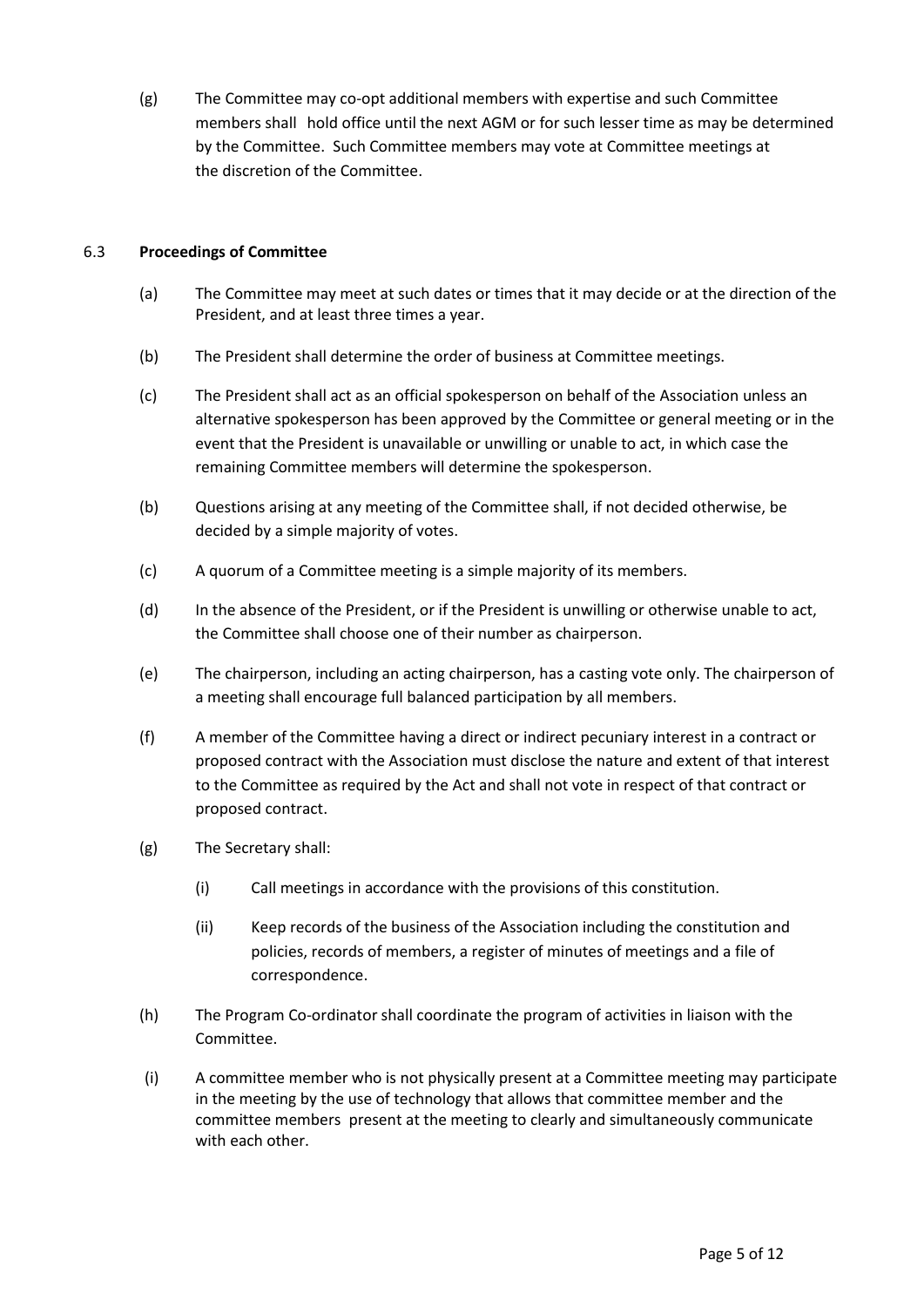(j) For the purposes of this Part, a committee member participating in a committee meeting as permitted under rule 6.3 (i) is taken to be present at the meeting and, if the member votes at the meeting, is taken to have voted in person

# 6.4. **Disqualification of Committee members**

The office of a Committee member shall become vacant if a Committee member is:

- (i) Disqualified from being a Committee member by the Act
- (ii) Expelled as a member under these rules
- (iii) Permanently incapacitated by ill health
- (iv) Absent without apology from more than four meetings in a financial year
- (v) No longer the duly appointed representative of an organisational member
- (vi) Resigns in writing
- (vii) Ceases for any reason to be a member of the Association

## **7**. **General Meetings**

#### 7.1. **Annual General Meetings**

- (a) The Committee shall call an Annual General Meeting (AGM) in accordance with the Act and these rules.
- (b) The first AGM shall be held within 18 months after the incorporation of the Association, and thereafter within five months after the end of its financial year.
- (c) The order of the business at the meeting shall be:
	- (i) The confirmation of the minutes of the previous AGM and of any special general meeting held since that meeting
	- (ii) The consideration of the accounts and reports of the Committee and the auditor's report (if auditor's report is required)
	- (iii) The election of Committee members
	- (iv) The appointment of auditors (if required)
	- (v) Any other business requiring consideration by the Association in general meeting if it has been included on the notice calling the meeting.
- (d) The annual general meeting may be held by the use of technology that allows members present at the meeting to clearly and simultaneously communicate with each other
- (e) All votes shall be given in person or by proxy
- (f) A member participating in an annual general meeting as permitted under rule 7.1 (d)) is taken to be present at the meeting and, if the member votes at the meeting, is taken to have voted in person
- 7. 2. **Special General Meeting**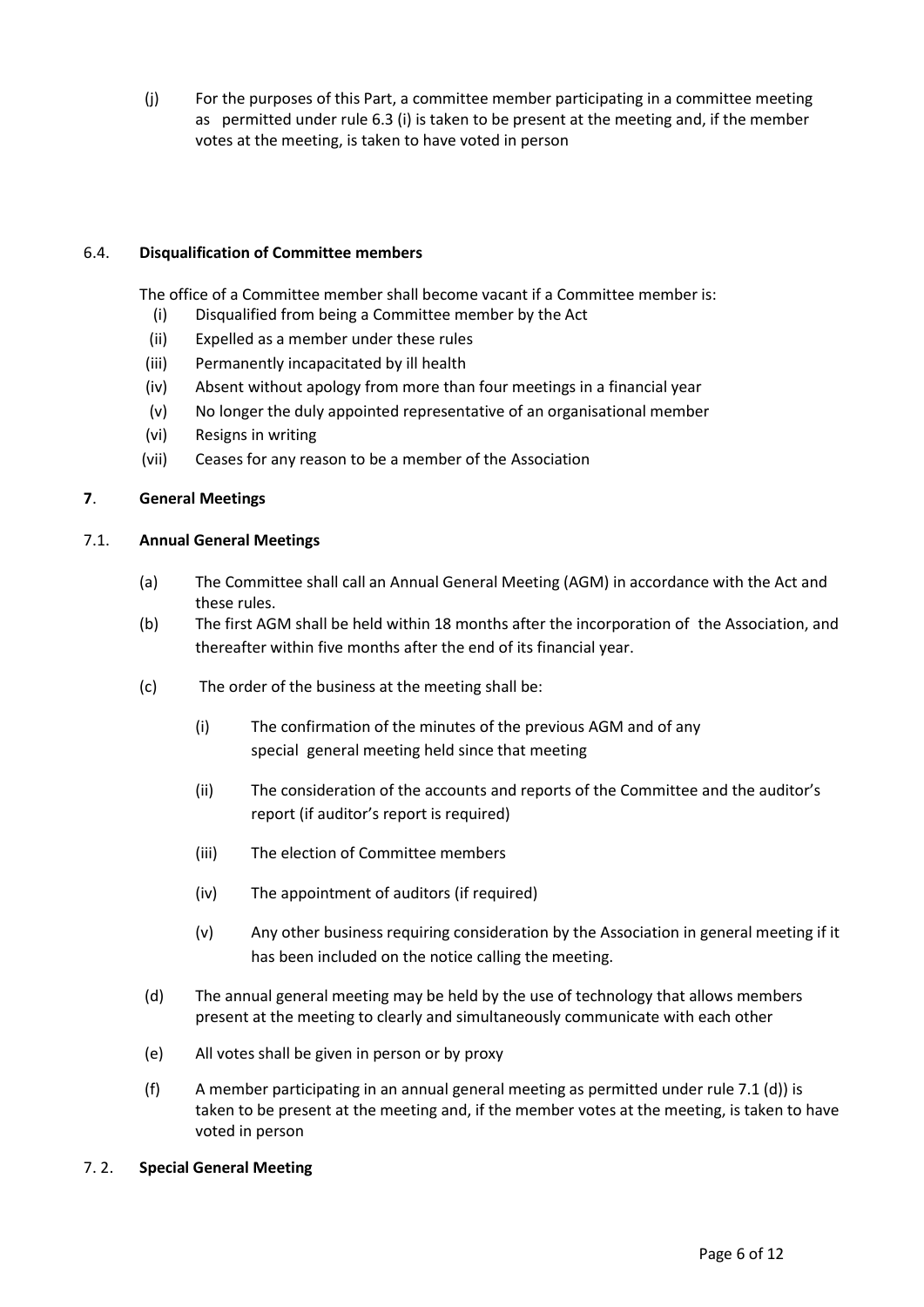- (a) The Committee may call a Special General Meeting (SGM) of the Association at any time.
- (b) Upon a requisition in writing of not less than 5 per cent of the total number of members of the Association, the Committee shall, within one month of the receipt of the requisition, convene a SGM for the purpose specified in the requisition.
- (c) Every requisition for a SGM shall be signed by the relevant members and shall state the purpose of the meeting.
- (d) If a SGM is not convened within one month, the requisitionists, or at least 50 per cent of their number, may convene a SGM. Such a meeting shall be convened in the same manner as nearly as practical as a meeting convened by the Committee, and for this purpose the Committee shall ensure that the requisitionists are supplied free of charge with particulars of the members entitled to receive a notice of meeting. The reasonable expenses of convening and conducting such a meeting shall be borne by the Association.
- (e) A special general meeting may be held by the use of technology that allows that members present at the meeting to clearly and simultaneously communicate with each other.
- (f) A member participating in an special general meeting as permitted under rule 7.2 (e) is taken to be present at the meeting and, if the member votes at the meeting, is taken to have voted in person.

# 7.3. **Notice of general meetings**

- (a) Subject to rule 7.3 (b), at least 14 days' notice of any general meeting shall be given to members. The notice shall set out where and when the meeting will be held, and particulars of the nature and order of the business to be transacted at the meeting.
- (b) Notice of a meeting at which a special resolution is to be proposed shall be given at least 21 days prior to the date of the meeting.
- (c) A notice may be given by the Association to any member by serving the member with the notice personally, or by sending it by post to the address appearing in the register of members or in writing by email or other electronic means.
- (d) Where a notice is sent by post:
	- (i) The service is effected by properly addressing, prepaying and posting a letter or packet containing the notice, and
	- (ii) Unless the contrary is proved, service will be taken to have been effected at the time at which the letter or packet would be delivered in the ordinary course of post.

# 7.4. **Proceedings at general meetings**

(a) Ten members present personally or by proxy shall constitute a quorum for the transaction of business at any general meeting.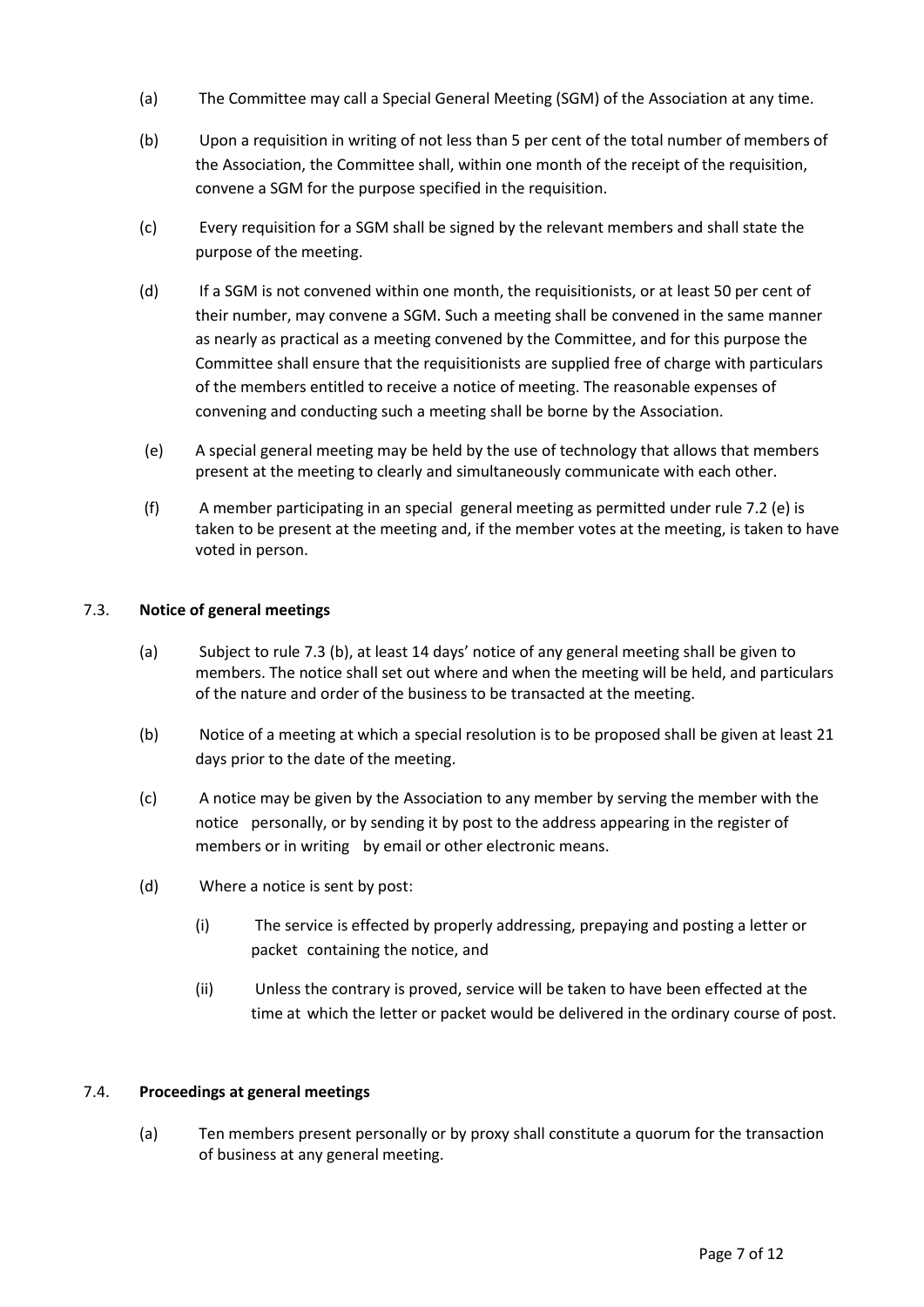- (b) If within 30 minutes after the time appointed for the meeting a quorum of members is not present, a meeting convened upon the requisition if members shall lapse. In any other case, the meeting shall stand adjourned to the same day in the next week, at the same time and place and if at such adjourned meeting a quorum is not present within 30 minutes of the time appointed for the meeting the members present shall form a quorum.
- (c) The President shall preside as chairperson at a general meeting of the Association.
- (d) If the President is not present within five minutes after the time appointed for holding the meeting, or is present but declines to take or retires from the chair, the members may choose a Committee member or one of their own number to be the chairperson of that meeting.
- e) A general meeting may be held by the use of technology that allows that members present at the meeting to clearly and simultaneously communicate with each other.

## 7.5. **Voting at general meetings**

- (a) Subject to these rules, every member of the Association has only one vote at a meeting of the Association.
- (b) Subject to these rules, a question for decision at a general meeting, other than a special resolution, must be determined by a majority of members who vote in person or, where proxies are allowed, by proxy, at that meeting.
- (c) Voting shall be by a show of hands except that
	- (i) Any contested election at an Annual General Meeting or otherwise shall be by secret ballot;
	- (ii) Any meeting of the Association may, by show of hands, require any other vote to be by ballot.
- (d) The person chairing general meetings of the Association shall have both a deliberative and a casting vote.
- e) All votes shall be in person or by proxy.
- (f) A member participating in a general meeting as permitted under rule 7.4 (e) is taken to be present at the meeting and, if the member votes at the meeting, is taken to have voted in person

# 7.6 **Poll at general meetings**

- (a) If a poll is demanded by at least five members, it must be conducted in a manner specified by the person presiding and the result of the poll is the resolution of the meeting on that question.
- (b) A poll demanded for the election of a person presiding or on a question of adjournment must be taken immediately, but any other poll may be conducted at any time before the close of the meeting.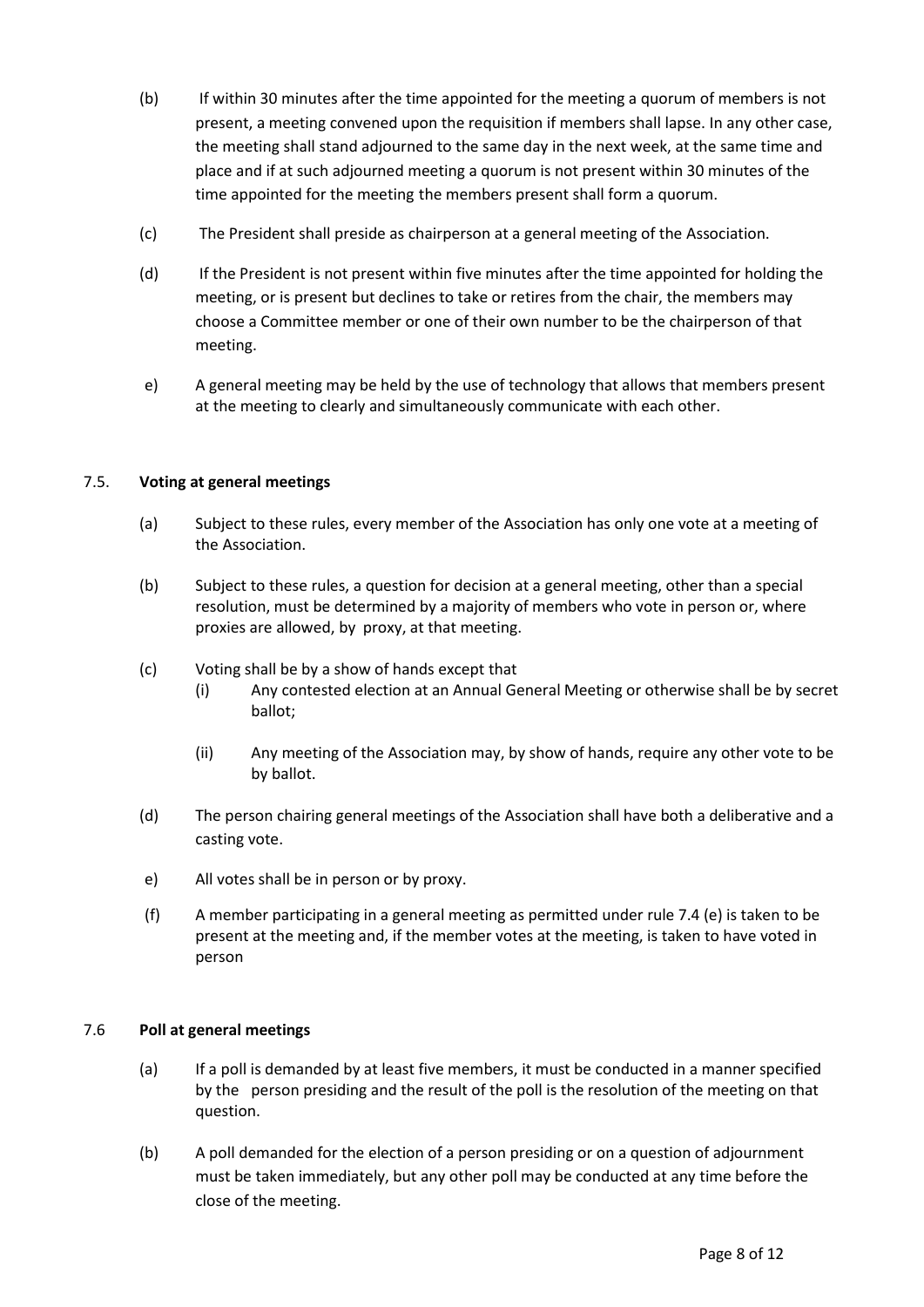# 7.7 **Special and ordinary resolutions**

- (a) A special resolution is a resolution passed at a duly convened meeting of the members of the Association if:
	- (i) At least 21 days written notice specifying the intention to propose the resolution as a special resolution has been given to all members of the Association and
	- (ii) It is passed at a meeting referred to in this paragraph by a majority of not less than three-quarters of such members of the Association as, being entitled to do so, vote in person or by proxy at that meeting.
- (b) A member participating in a meeting as permitted under rule 7.2 (e) is taken to be present at the meeting and, if the member votes at the meeting, is taken to have voted in person
- (c) An ordinary resolution is a resolution passed by a simple majority at a general meeting. A member participating in a meeting as permitted under rule 7.4 (e) is taken to be present at the meeting and, if the member votes at the meeting, is taken to have voted in person

# **8. Proxies**

A member shall be entitled to appoint in writing a natural person who is also a member of the Association to be their proxy, and attend and vote at any general meeting of the Association.

# **9. Patron**

An Annual General Meeting or a Special General Meeting may appoint a non-voting patron or patrons of the Association for such term as the meeting shall decide.

## **10. Minutes**

- (a) Proper minutes of all proceedings of general meetings of the Association and of meetings of the Committee, shall be entered within one month after the relevant meeting in minute books kept for the purpose.
- (b) The minutes kept pursuant to this rule must be confirmed by the members of the Association or the members of the Committee (as relevant) at a subsequent meeting.
- (c) The minutes kept pursuant to this rule shall be signed by the chairperson of the meeting at which the proceedings took place or by the chairperson of the next succeeding meeting at which the minutes are confirmed.
- (d) Where minutes are entered and signed they shall, until the contrary is proved, be evidence that the meeting was convened and duly held, that all proceedings held at the meeting shall be deemed to have been duly held, and that all appointments made at a meeting shall be deemed to be valid.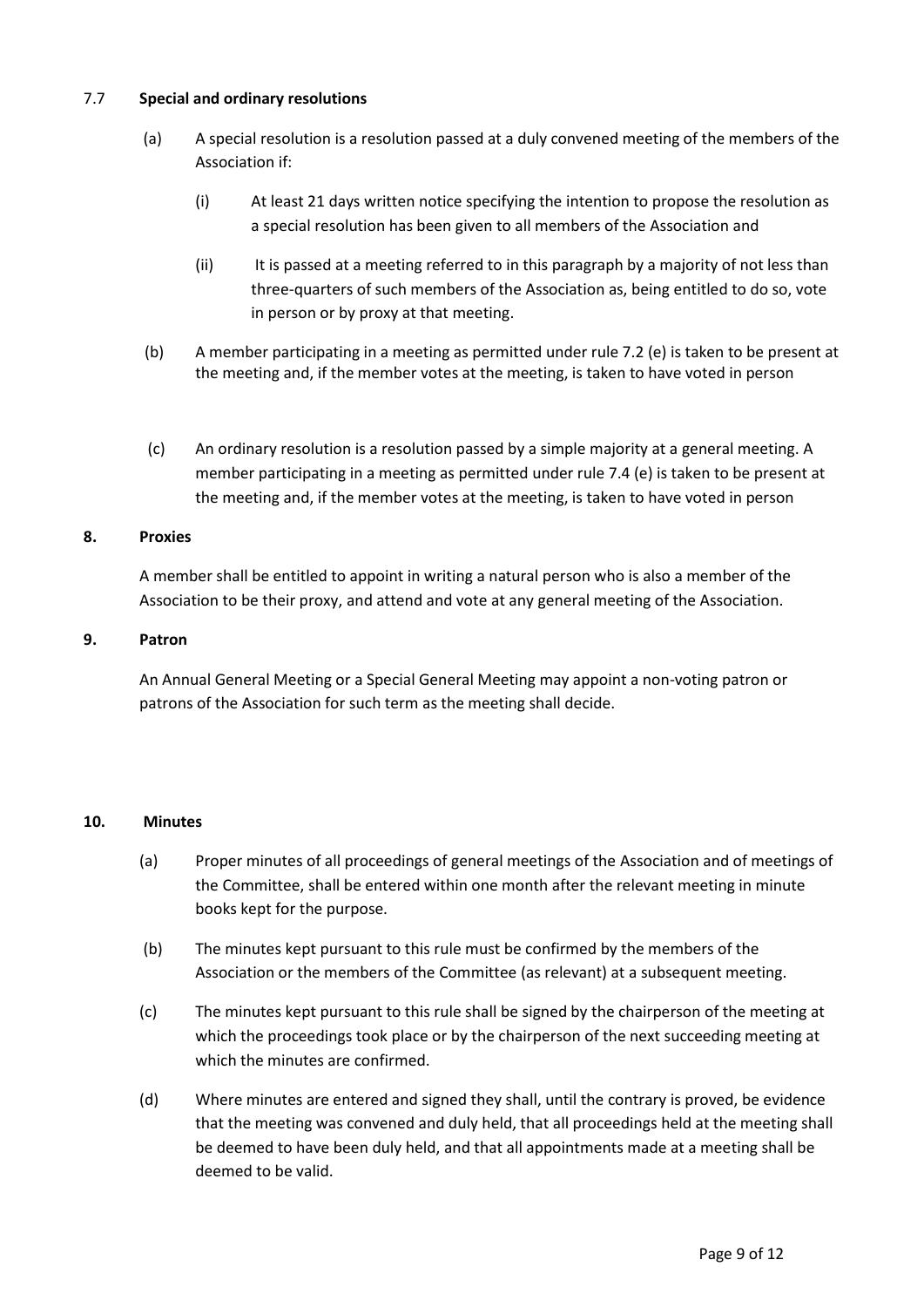# **11. Dispute resolution**

- (a) The dispute resolution procedure set out in this rule applies to disputes under these Rules between
	- (i) a member and another member
	- (ii) a member and the Association.
- (b) The parties to the dispute must meet and discuss the matter in dispute and, if possible, resolve the dispute within 14 days after the dispute comes to the attention of all of the parties.
- (c) If the parties are unable to resolve the dispute at the meeting, the parties may choose to meet and discuss the dispute before an independent third person agreed to by the parties.
- (d) In this rule 'member' includes any person who was a member not more than six months before the dispute occurred.

# **12. Financial reporting**

## 12.1 **Financial year**

The first financial year of the Association shall be the period ending on the next 30 June following incorporation, and thereafter a period of 12 months commencing on 1 July and ending on 30 June of each year.

## 12.2 **Accounts to be kept**

(a) The Association shall keep and retain such accounting records as are necessary to correctly record and explain the financial transactions and financial position of the Association in accordance with the Act.

## (b) The Treasurer shall:

- (i) Keep full accounts of all moneys received, owing and expended by the Association.
- (ii) Prepare an annual report for the Annual General Meeting.
- (iii) Make interim financial reports, as necessary, for each Committee meeting.
- (c) Moneys received by the Association must be held in an account or accounts in the name of the Association at a designated financial institution approved by the Committee.
- (d) Payments and withdrawals shall be made by cheque, electronic or any other means as authorised by the Committee and signed by any two of authorised signatories.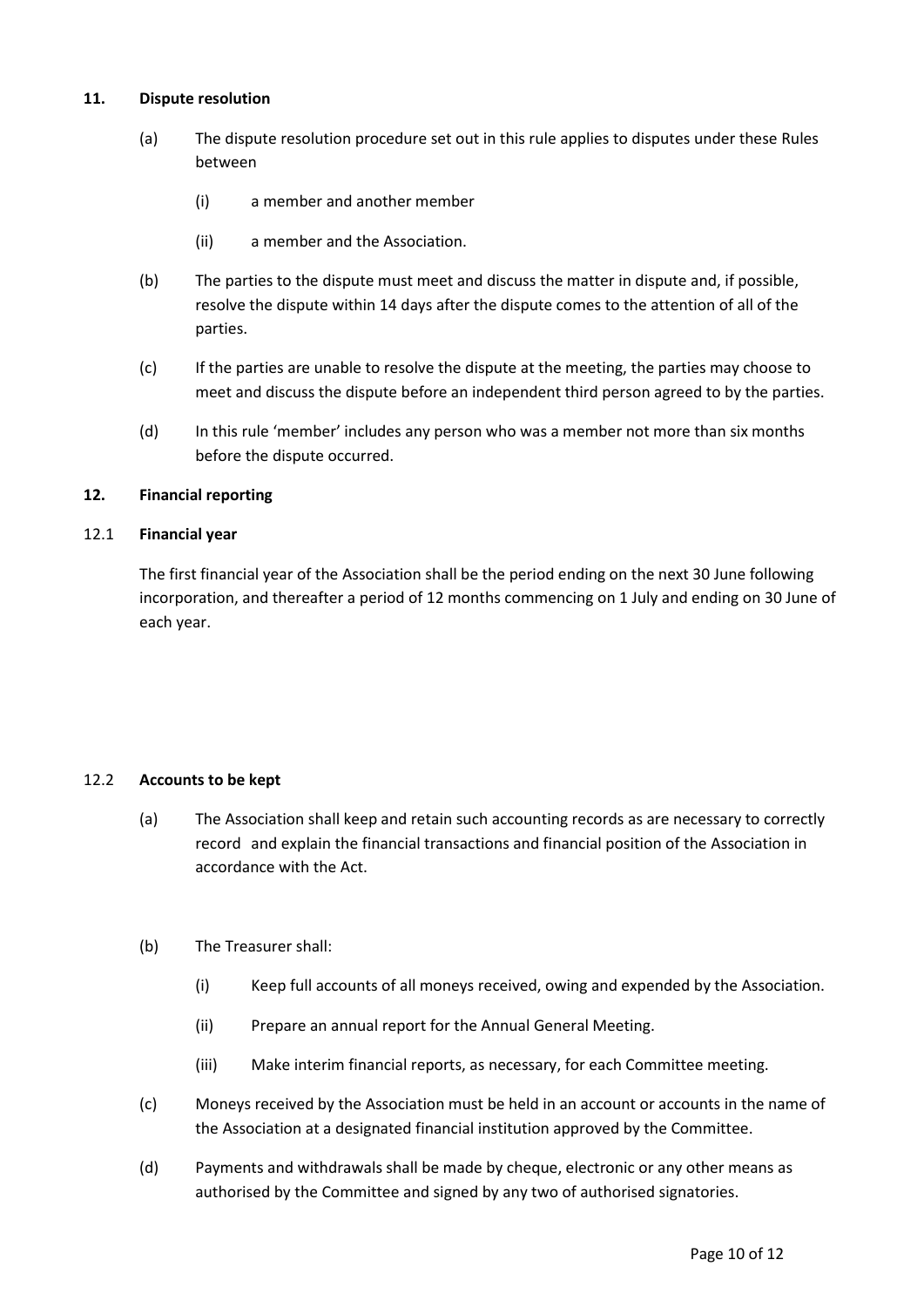# **13 Prohibition against securing profits for members**

The income and property of the Association shall be applied solely towards its aims and no portion thereof shall be paid or transferred directly or indirectly by way of dividend, bonus or profit to the members or relatives of members, except as bone fide remuneration of a member for services rendered or expenses incurred on behalf of the Association.

# **14. Winding up**

**T**he Association may be wound up in the manner provided for in the Act.

# **15. Application of surplus assets**

- (a) If after winding up the Association there remain "surplus assets" as defined by the Act, such surplus assets shall be transferred to another organisation which has similar objects and has rules which prohibit the distribution of its assets and income to its members.
- (b) Such an organisation or organisations shall be identified and determined by a resolution of the members in a General Meeting.

# **16 The Seal**

- (a) The Association shall have a common seal upon which its corporate name appears in legible characters.
- (b) The seal is only to be used with the express authorisation of the Committee, and every use of the seal must be recorded in the Minute Book. The affixing of the seal must be witnessed by any two executive members of the Committee.
- (c) The seal is kept by the Secretary.